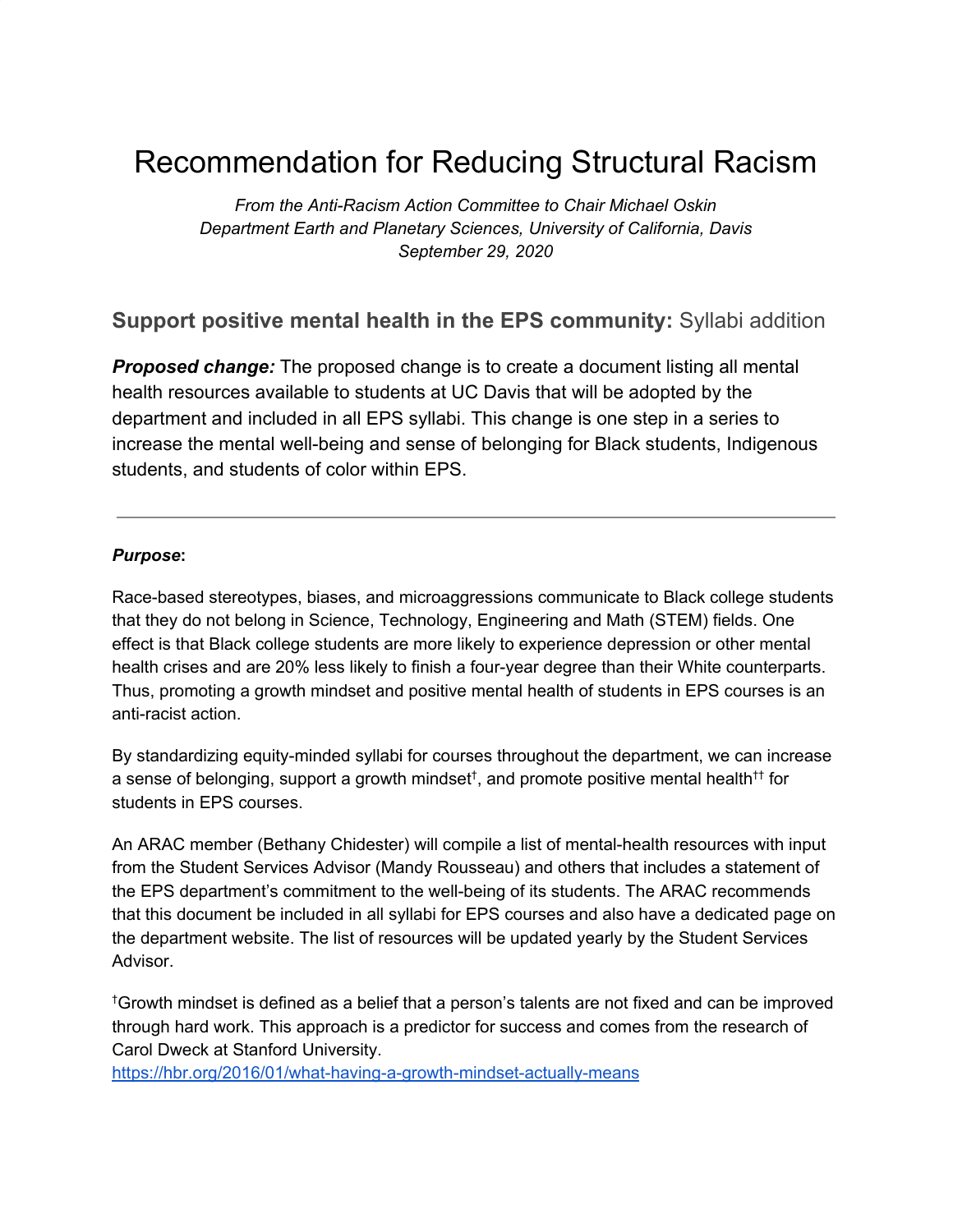††From the World Health Organization, positive mental health is "a state of well-being in which the individual realizes his or her own abilities, can cope with the normal stresses of life, can work productively and fruitfully, and is able to make a contribution to his or her community" <https://www.who.int/news-room/fact-sheets/detail/mental-health-strengthening-our-response>

#### *Timeline:*

A draft document will be prepared in fall quarter, and it will be circulated to faculty, academic federation members, postdocs and graduate students for comment. The document will be ready for use in Winter Quarter 2021 courses.

## *Audience***:**

This change is focused on the mental well-being of Black, Indigenous, and People of Color (BIPOC) undergraduate and graduate students in EPS courses. The goal is to normalize positive mental health care, which can benefit all EPS community members regardless of race or ethnicity.

Faculty and other instructors of record will be responsible for taking the recommended action.

## *Background***:**

Race-based stereotypes, biases, and microaggressions communicate to Black college students that they do not belong in Science, Technology, Engineering and Math (STEM) fields. Most of the research into the success of Black college students points to students' resiliency, or ability to succeed despite the toxic environment (McGee and Bentley, 2017). However, the focus on resilience fails to acknowledge the effects such an environment can have on a student's well-being. The constant need to prove oneself results in "battle fatigue" and trauma on top of the typical stress of obtaining a college education (McGee and Bentley, 2017). The effect is that Black college students are more likely to experience depression or other mental health crises and are 20% less likely to finish a four-year degree than their White counterparts (Lynch and Engle, 2010; Boyraz et al., 2016). Despite this, Black college students are less likely to seek mental health treatment than White college students (Alang, 2019; Masuda, 2012; Mushonga, 2020).

A recent survey found that the most common reasons for not seeking mental treatment amongst the Black community are: cost, stigma, minimization (i.e. do not think treatment is necessary), low-perceived effectiveness, and accessibility barriers (Alang, 2019). Stigma and minimization are barriers particularly prevalent among the most highly-educated people surveyed. Within the college setting, the issues of cost and accessibility are largely taken care of by the availability of free resources on campus for all students who know where to access them. For Black college students, the strongest barriers were determined to be mental-health stigma and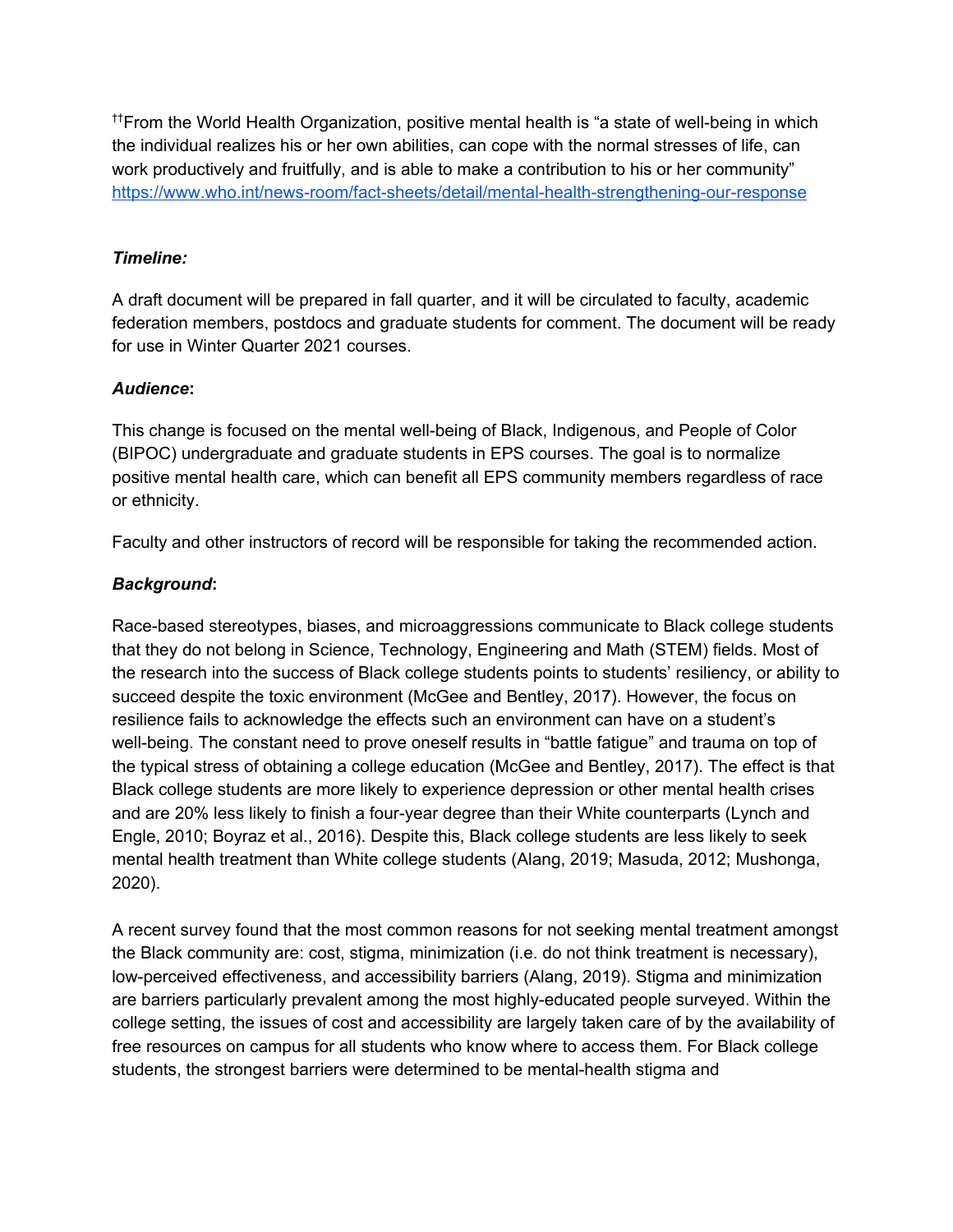"self-concealment", or the tendency to withhold personal or embarrassing information (Masuda et al., 2012).

As a department, we have committed to promoting diversity within Earth and Planetary Sciences, and that means supporting the well-being of underrepresented students. We are able to inform our students of the mental health resources available to them and address barriers to help-seeking behaviors such as stigma. We can do this by normalizing help-seeking behaviors and promoting a growth mindset. The university has a wealth of mental health resources available (for example, see the [Resources](https://diversity.ucdavis.edu/resources-racial-trauma) for racial trauma page), but many students may not know they exist or feel stigmatized when seeking help. The strategy recommended here is to include a document in every syllabus used in EPS courses with supportive statements (e.g. "your well-being matters" and "positive mental health is one of the strongest predictors of success in college") and a list of resources for mental health care and support available to students on campus and in the broader community. By providing this information at the outset of every quarter, we will send a message that mental health is a priority for EPS and will hopefully create a supportive environment for students to thrive.

#### *Models:*

There is some flexibility in how this will be implemented. The ARAC will provide a document that can be uploaded to Canvas and included with the syllabus. For the sake of brevity, the instructor may choose instead to include a paragraph in the syllabus about the importance of positive mental health along with a link to the EPS department webpage that houses the list of resources. The ARAC strongly encourages the instructor to verbally mention these resources and their commitment to the students' mental health.

#### *Examples:*

Documents for the syllabus will be modeled after the "Equity-Minded Inquiry Series - Syllabus Review" from the Center for Urban Education. There are also several examples of these resources pages that have been built by other UCD faculty. The UCD Counseling Center is currently drafting a mental well-being statement specifically for use in syllabi that can be included with the list of resources.

Center for Urban Development Racial Equity Tools - <https://www.cue-tools.usc.edu/>

Examples from UCD faculty - <https://ebeler.faculty.ucdavis.edu/resources/>

# *Evaluation:*

ARAC will monitor visits to the EPS mental health resources webpage. Additionally, ARAC is planning to implement several surveys to determine why students leave EPS fields, why they stay in EPS fields, and what anti-racist strategies are working. The effectiveness of this change